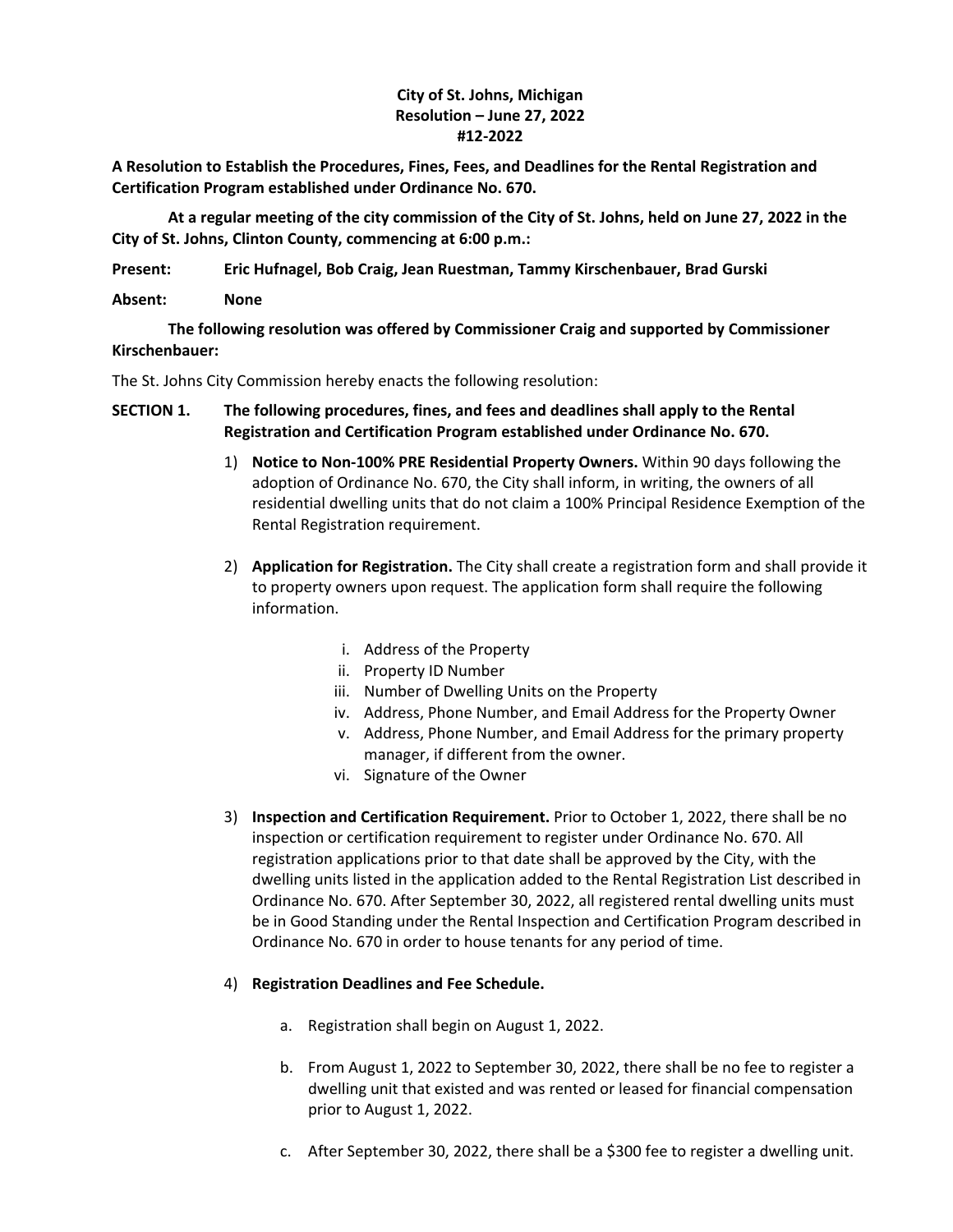- d. Once a dwelling unit is registered, the owner shall not be required to register again, and shall not be required to pay additional registration fees, provided that the dwelling unit remains in Good Standing under the Rental Inspection and Certification Program described in Ordinance No. 670. Fees for Inspection and Certification shall apply as described in Subsection 8.
- 5) **Rental Inspection and Certification Program Start Date.** Beginning on August 1, 2022, it shall be unlawful for an owner to rent or lease a dwelling for financial compensation unless the dwelling unit is in "Good Standing" under the Rental Inspection and Certification program, as described in Ordinance No. 670.
- 6) **Inspection Schedule.** The owners of all dwelling units listed in the Rental Registration List shall make their dwellings available for inspections by the City once in every third calendar year. After September 30, 2022, the City shall divide the buildings containing dwelling units on the Rental Registration List into three Groups, and shall notify property owners of the Group each building has been assigned to.
	- a. Group 1 shall be inspected in 2022, 2025, 2028, and each subsequent third year, for as long as any dwelling units in the building remain on the Rental Registration List.
	- b. Group 2 shall be inspected in 2023, 2026, 2029, and each subsequent third year, for as long as any dwelling units in the building remain on the Rental Registration List.
	- c. Group 3 shall be inspected in 2024, 2027, 2030, and each subsequent third year, for as long as any dwelling units in the building remain on the Rental Registration List.
	- d. Newly created residential buildings containing dwelling units shall be added to the Group that will be inspected in the third calendar year following the issuance of their Certificate of Occupancy.
	- e. Fully or partially owner-occupied buildings that are converted to rentals shall be subject to the requirements must be inspected and certified prior to any tenants occupying the dwelling unit. Once certified, the buildings shall be added to the Group that was inspected in the calendar year that it was certified, and shall be inspected in each subsequent third year.
- 7) **Failure to Meet Improvement Deadline.** If required improvements are not made by the deadline designated by the inspector, then the owner of the property shall be fined \$1,000, and a new deadline shall be set for completion of the improvements. If that deadline is also missed, the owner of the property shall be fined \$2,000, a new deadline shall be set, and the City Attorney may begin proceedings to remove the tenants. Any further missed deadlines shall result in a fine of \$4,000.
- 8) **Fee Schedule for Inspections and Certifications.** The following fees shall be required at the time of inspection for all buildings. No Rental Certification Certificate shall be issued unless all required fees have been paid.